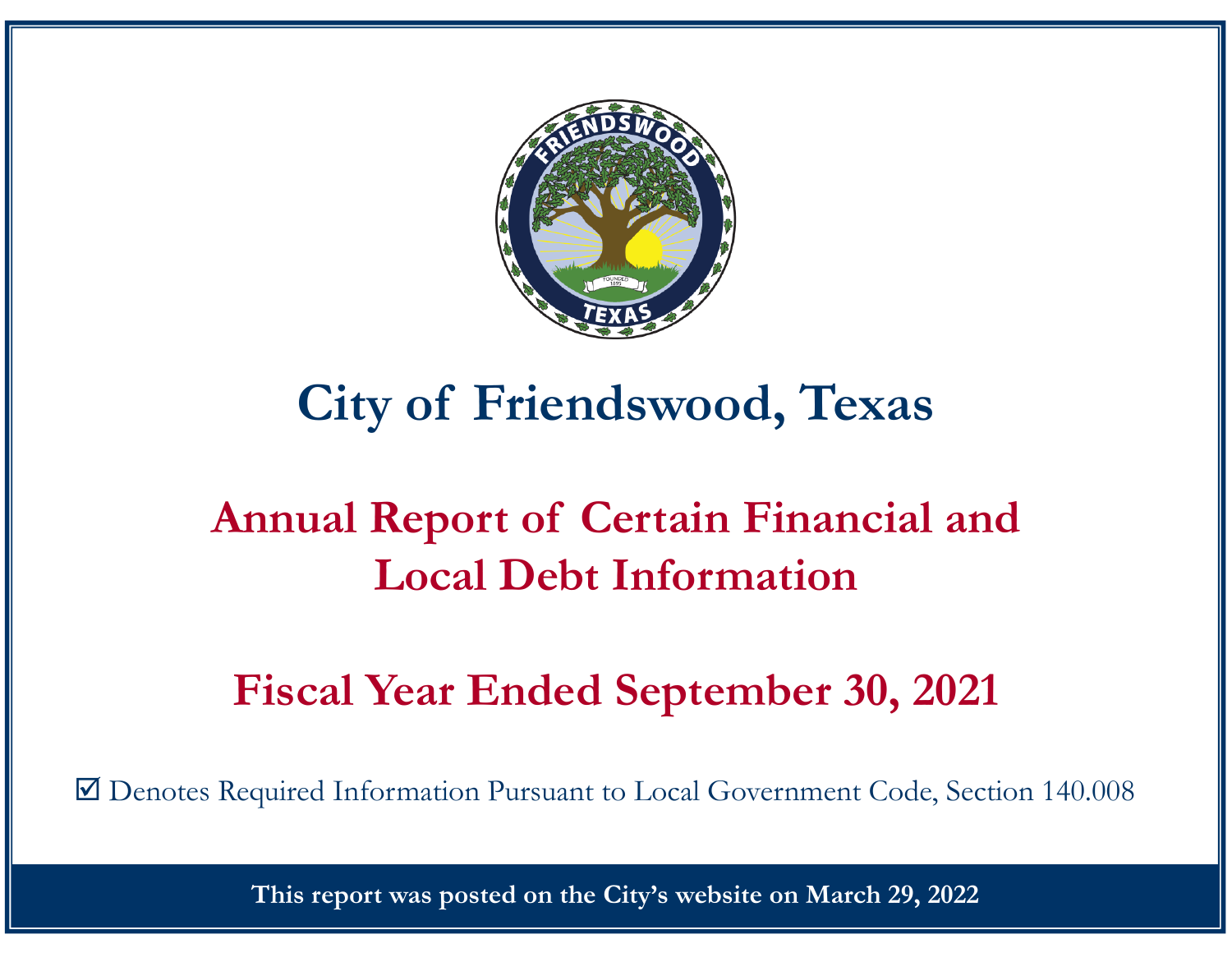

# Overview of Certain Financial/Bond Ratings

 $\Box$  **Credit Ratings:** The City of Friendswood, Texas (the "City") maintains independent ratings from certain nationally recognized credit rating agencies, such as S&P Global Ratings that evaluates the City's financial strength and its ability to pay its existing bonds. The current credit ratings for the City are displayed below:

| <b>Bond Credit Ratings</b>               | $\mathbf{S\&P}$ |
|------------------------------------------|-----------------|
| <b>General Obligation Debt</b>           | $AA+$           |
| Waterworks and Sewer System Revenue Debt | $AA-$           |

 **S&P Global Ratings:** Defines the credit rating of the City as: "Having <sup>a</sup> very strong capacity to meet its financial commitments. It differs from the highest-rating only to <sup>a</sup> small degree."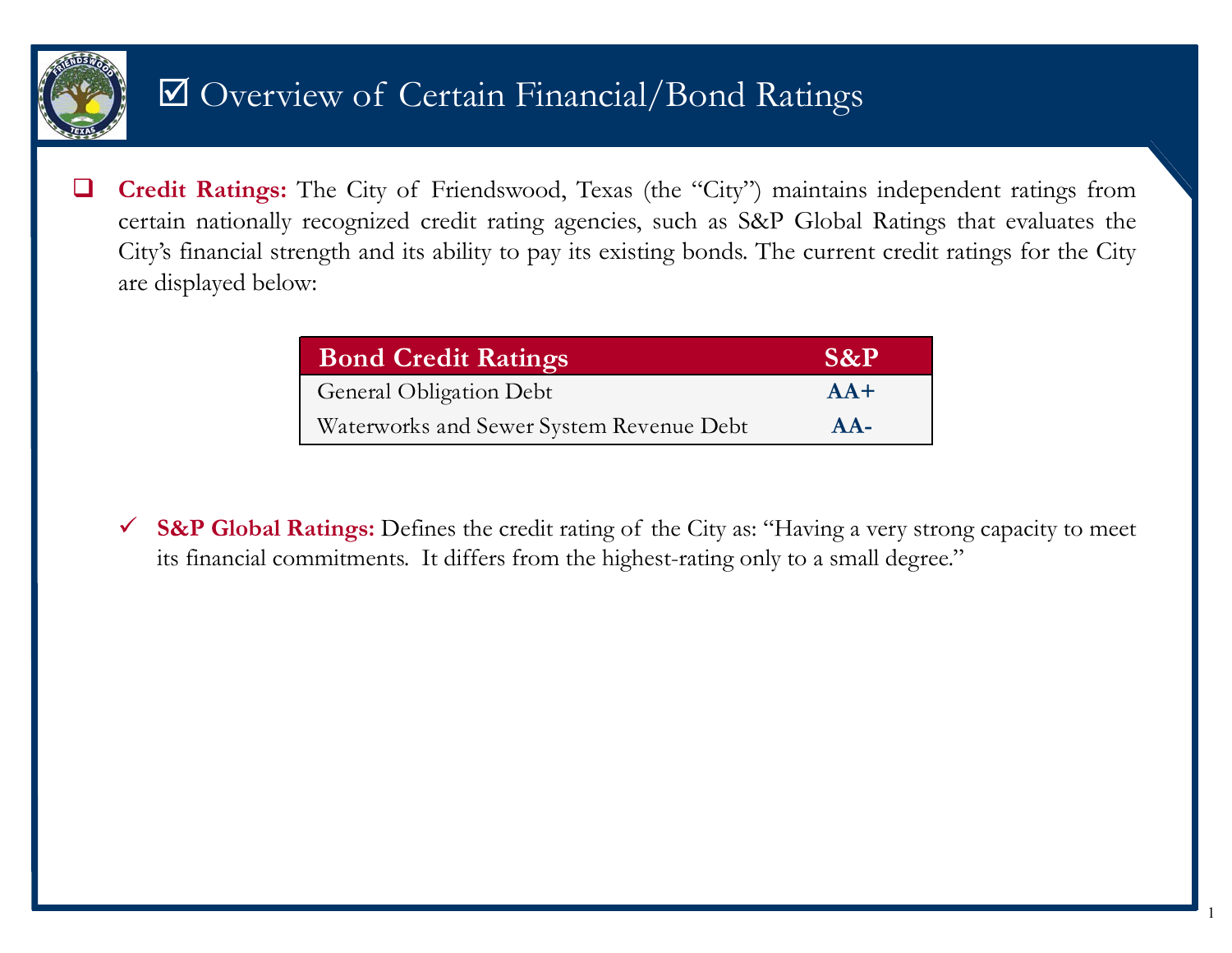

### Overview of Historical Bond Elections

T. The following summarizes the City's General Obligation bond programs approved by voters since 2003:

| <b>City's Historical Bond Elections Approved By Voters</b>                                       |                                 |            |                        |                                   |  |  |  |  |  |  |
|--------------------------------------------------------------------------------------------------|---------------------------------|------------|------------------------|-----------------------------------|--|--|--|--|--|--|
|                                                                                                  |                                 |            |                        | <b>Dollar Amount</b><br>Remaining |  |  |  |  |  |  |
| <b>Election Date</b>                                                                             | <b>Purpose</b>                  | Population | <b>Election Amount</b> | <b>To Be Issued</b>               |  |  |  |  |  |  |
| February 1, 2003                                                                                 | <b>Public Safety Facilities</b> | 33,800     | \$7,380,000            | \$0                               |  |  |  |  |  |  |
| February 1, 2003                                                                                 | Drainage Improvements           | 33,800     | \$5,575,000            | \$0                               |  |  |  |  |  |  |
| February 1, 2003                                                                                 | Street and Thoroughfares        | 33,800     | \$4,055,000            | \$0                               |  |  |  |  |  |  |
| February 1, 2003                                                                                 | Centennial Park                 | 33,800     | \$3,075,000            | \$0                               |  |  |  |  |  |  |
| November 5, 2013                                                                                 | Fire Stations                   | 38,911     | \$6,565,000            | \$0                               |  |  |  |  |  |  |
| November 5, 2013                                                                                 | Library                         | 38,911     | \$2,525,000            | \$0                               |  |  |  |  |  |  |
| November 5, 2013                                                                                 | Park Improvements               | 38,911     | \$7,285,000            | \$0                               |  |  |  |  |  |  |
| November 5, 2013                                                                                 | Road                            | 38,911     | \$7,710,000            | \$0                               |  |  |  |  |  |  |
| November 15, 2019                                                                                | Public Works                    | 41,253     | \$2,000,000            | \$0                               |  |  |  |  |  |  |
| November 15, 2019                                                                                | Public Safety                   | 41,253     | \$9,100,000            | \$0                               |  |  |  |  |  |  |
| November 15, 2019                                                                                | Drainage Improvements           | 41,253     | \$41,000,000           | \$30,000,000                      |  |  |  |  |  |  |
| \$30,000,000<br>Total Dollar Amount Of Authorized But Unissued Bonds - As of September 30, 2021: |                                 |            |                        |                                   |  |  |  |  |  |  |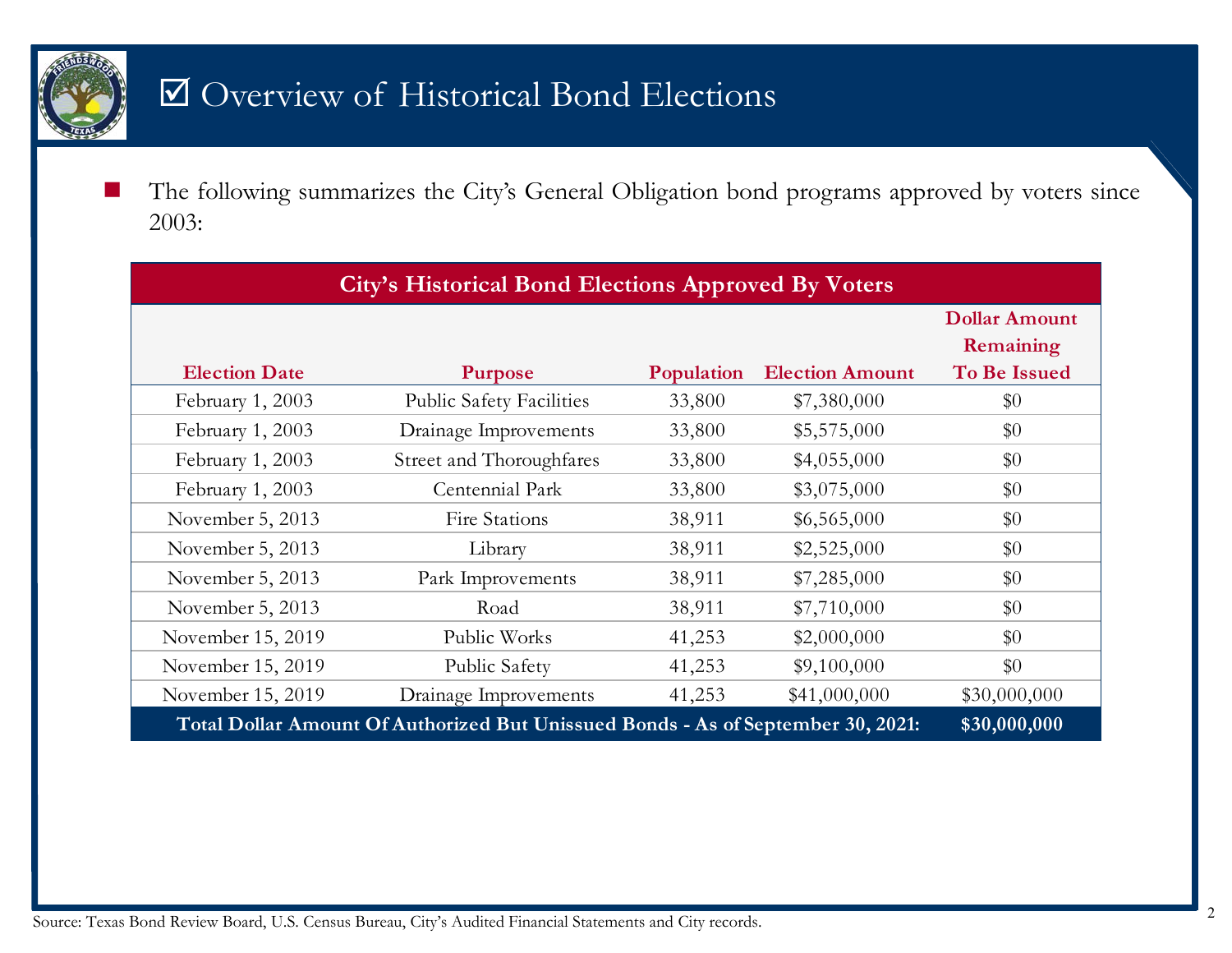

### Historical Population

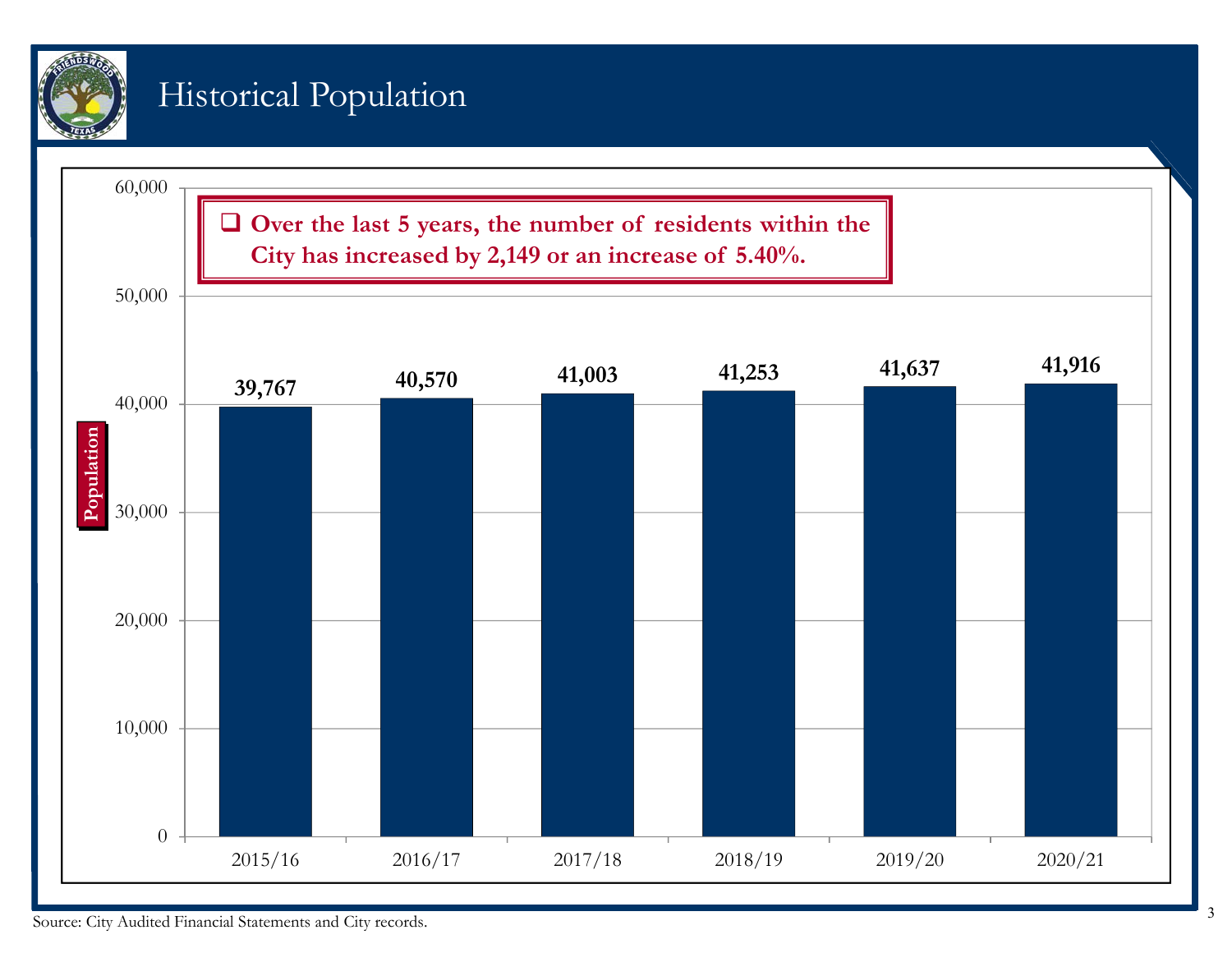

### Full-Time Equivalent Personnel

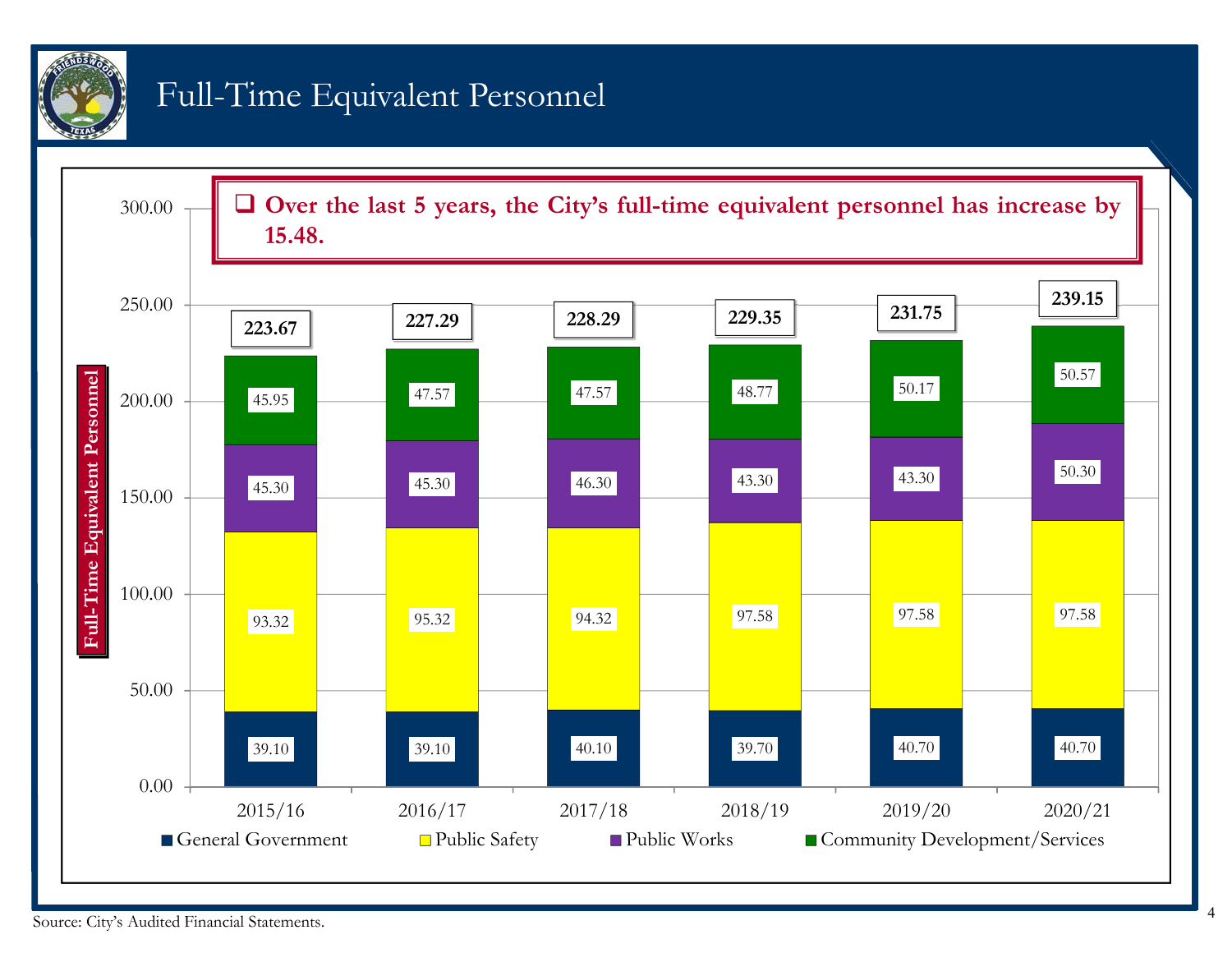

# Full-Time Equivalent Personnel Per Capita

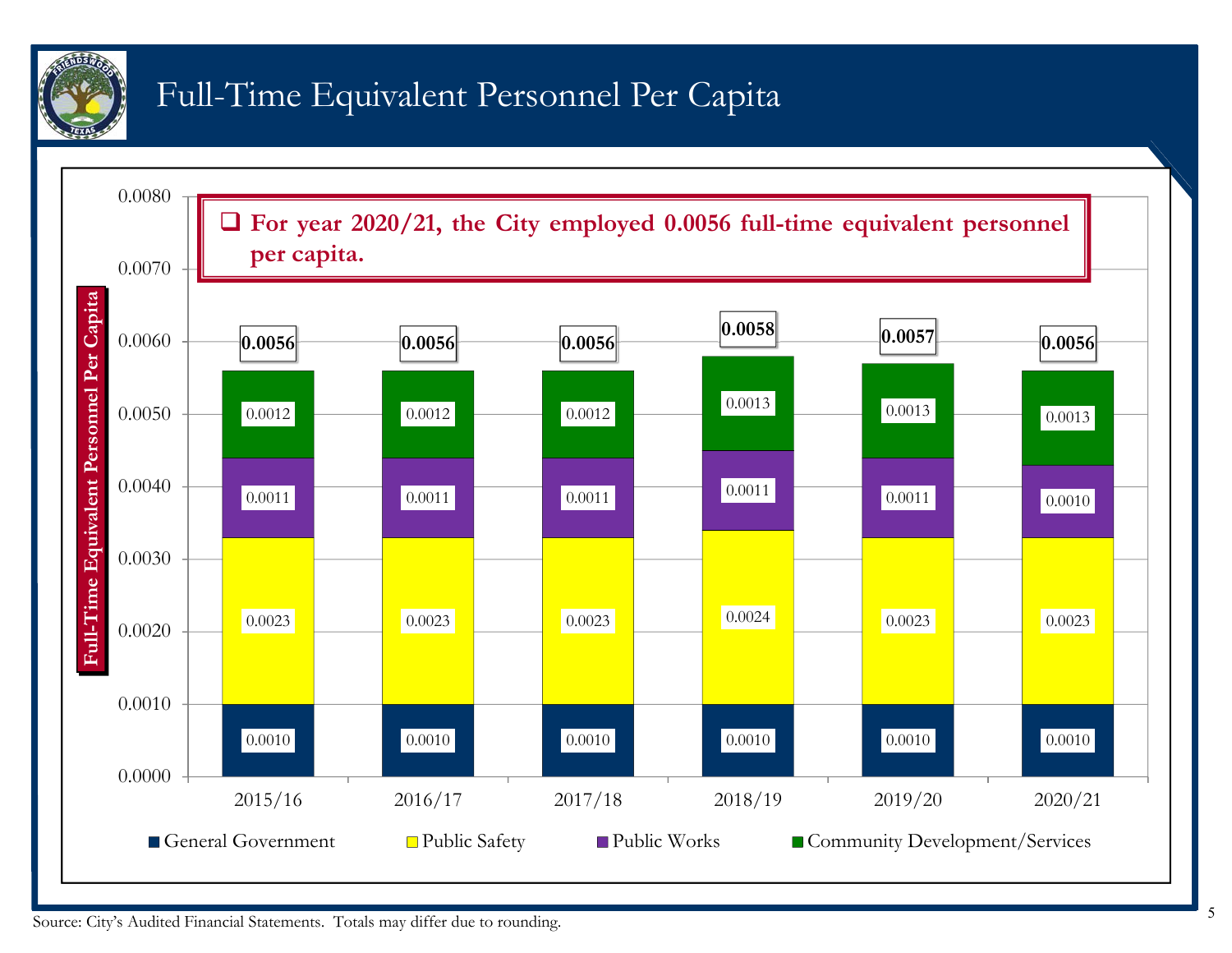

#### Historical Tax Rates

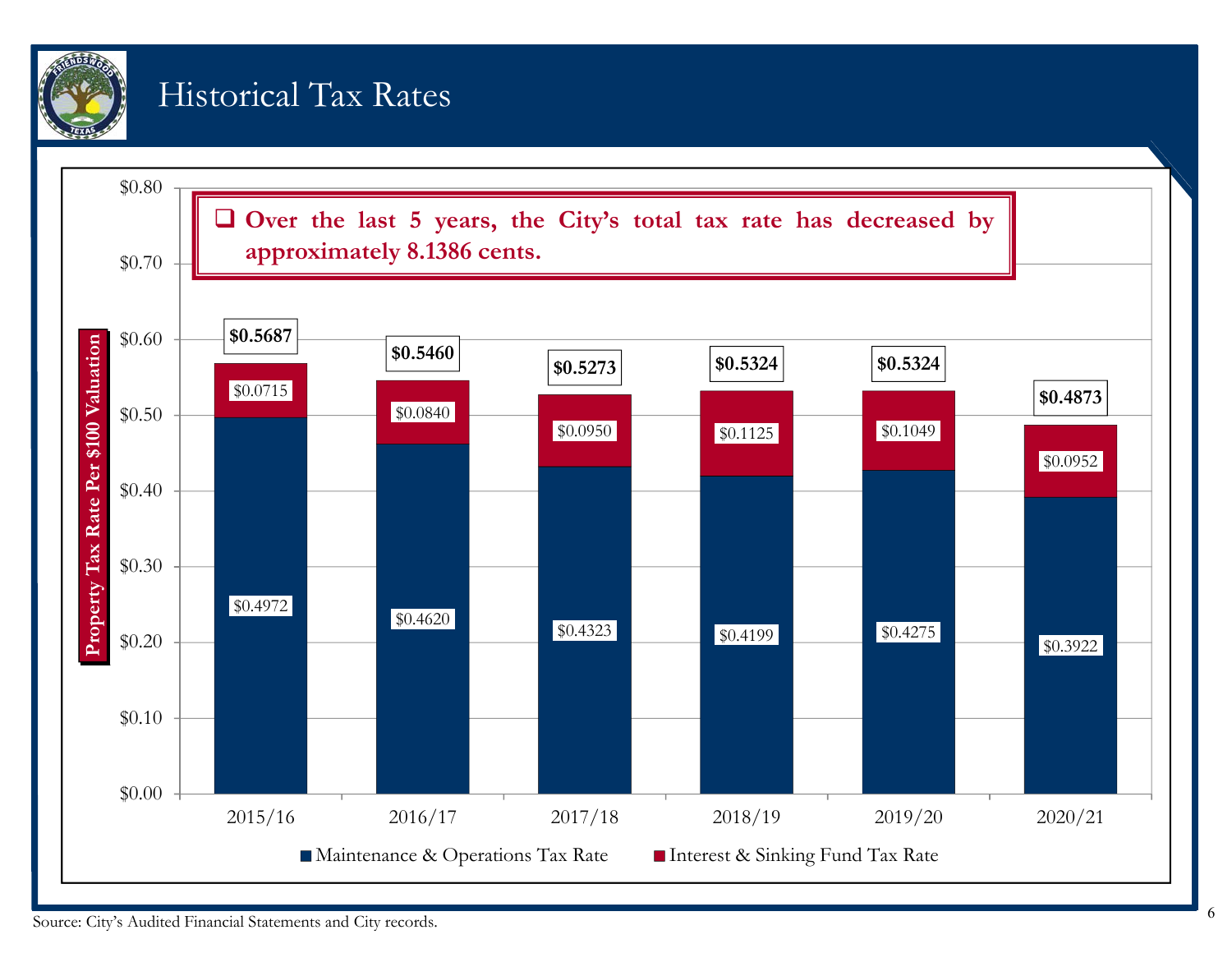

## Historical Total Property Taxes For Various Appraised Home Values



Note: Taxes are net of the 20% local optional homestead exemption.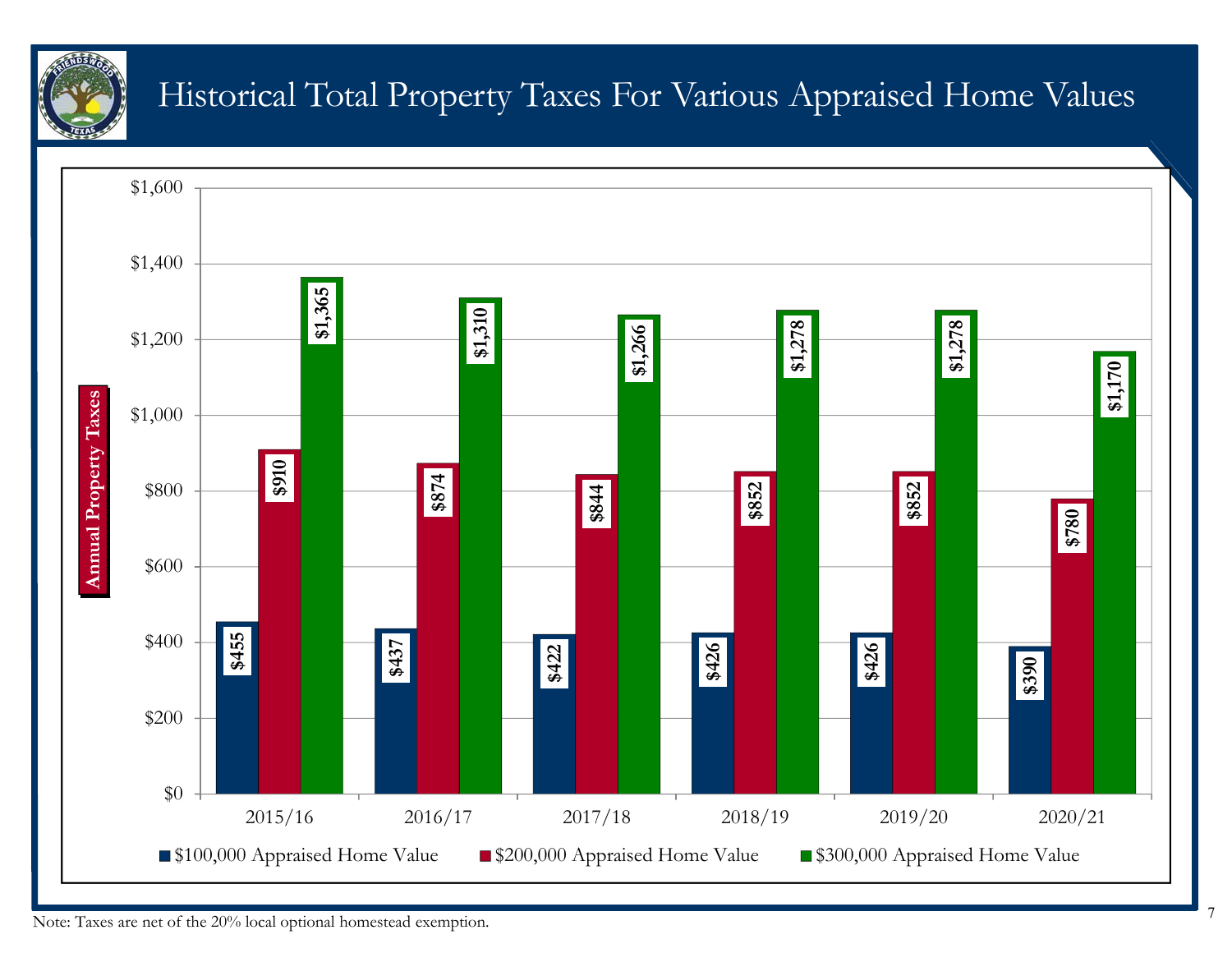

### Composition of Total Assessed Valuation – Year 2020/21



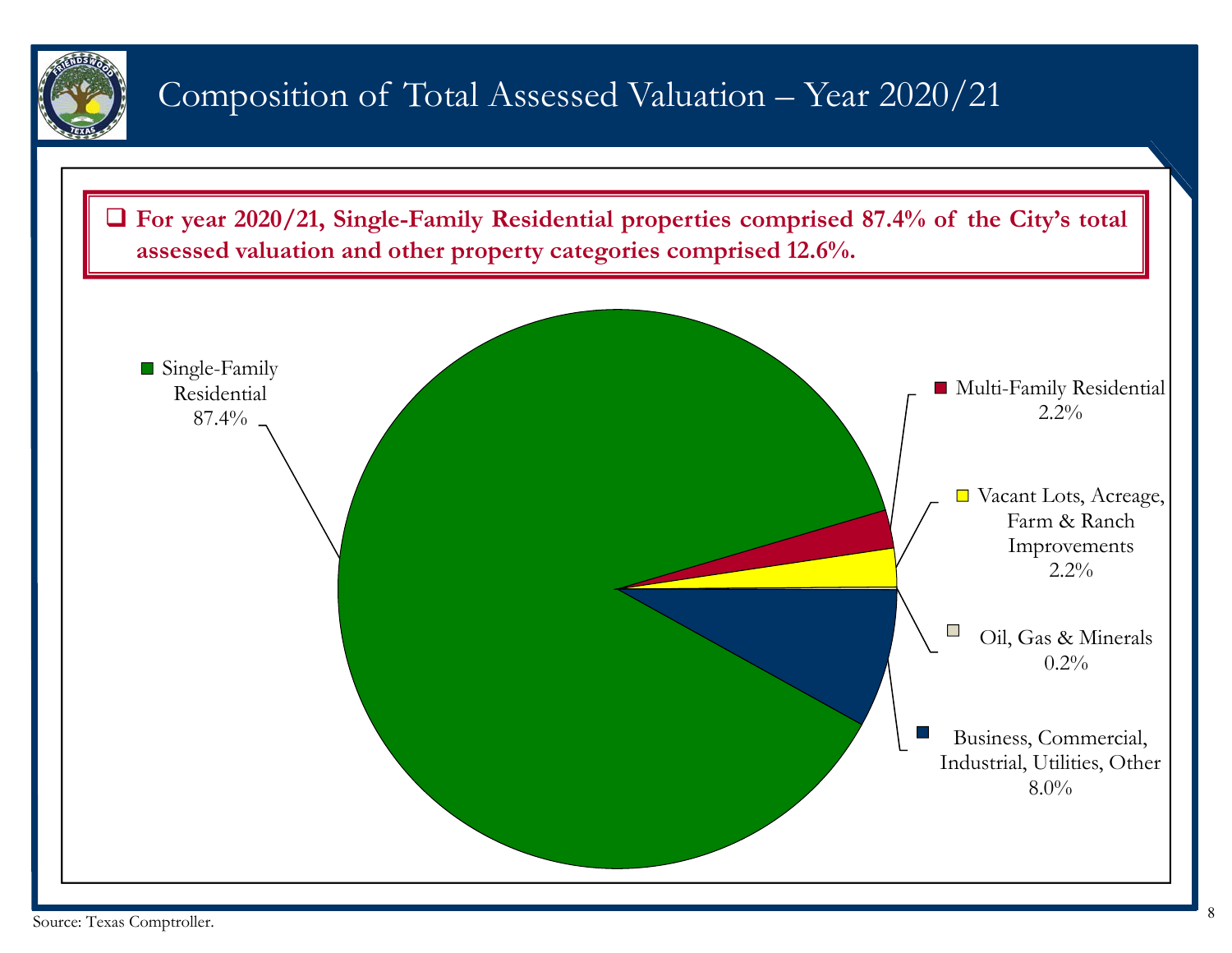

# Historical Taxable Assessed Valuation and Taxable Value Per Capita

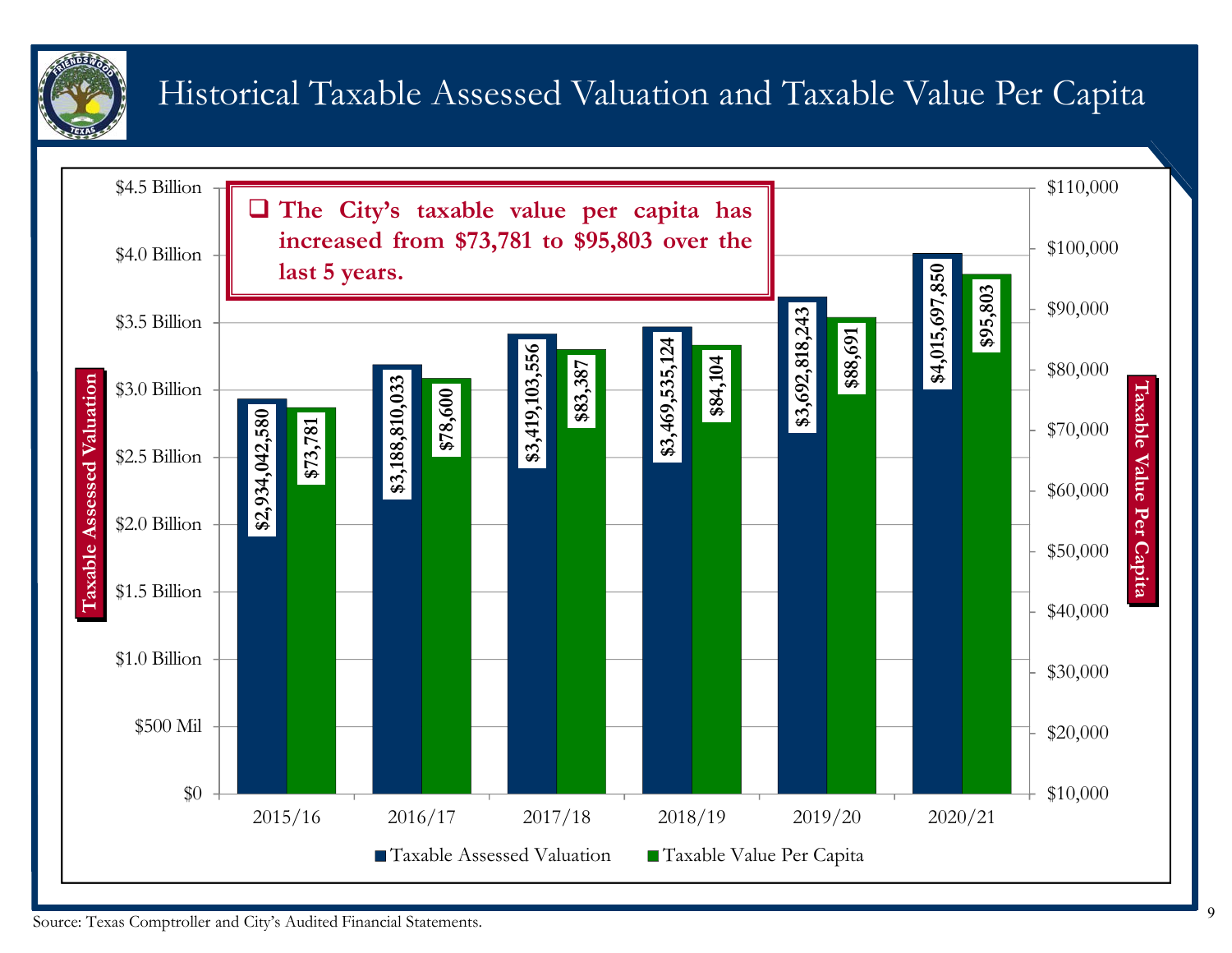

#### Governmental Funds\* Revenues By Source



\*Excludes the Capital Projects and Bond Construction Funds. Source: City's Audited Financial Statements and City records.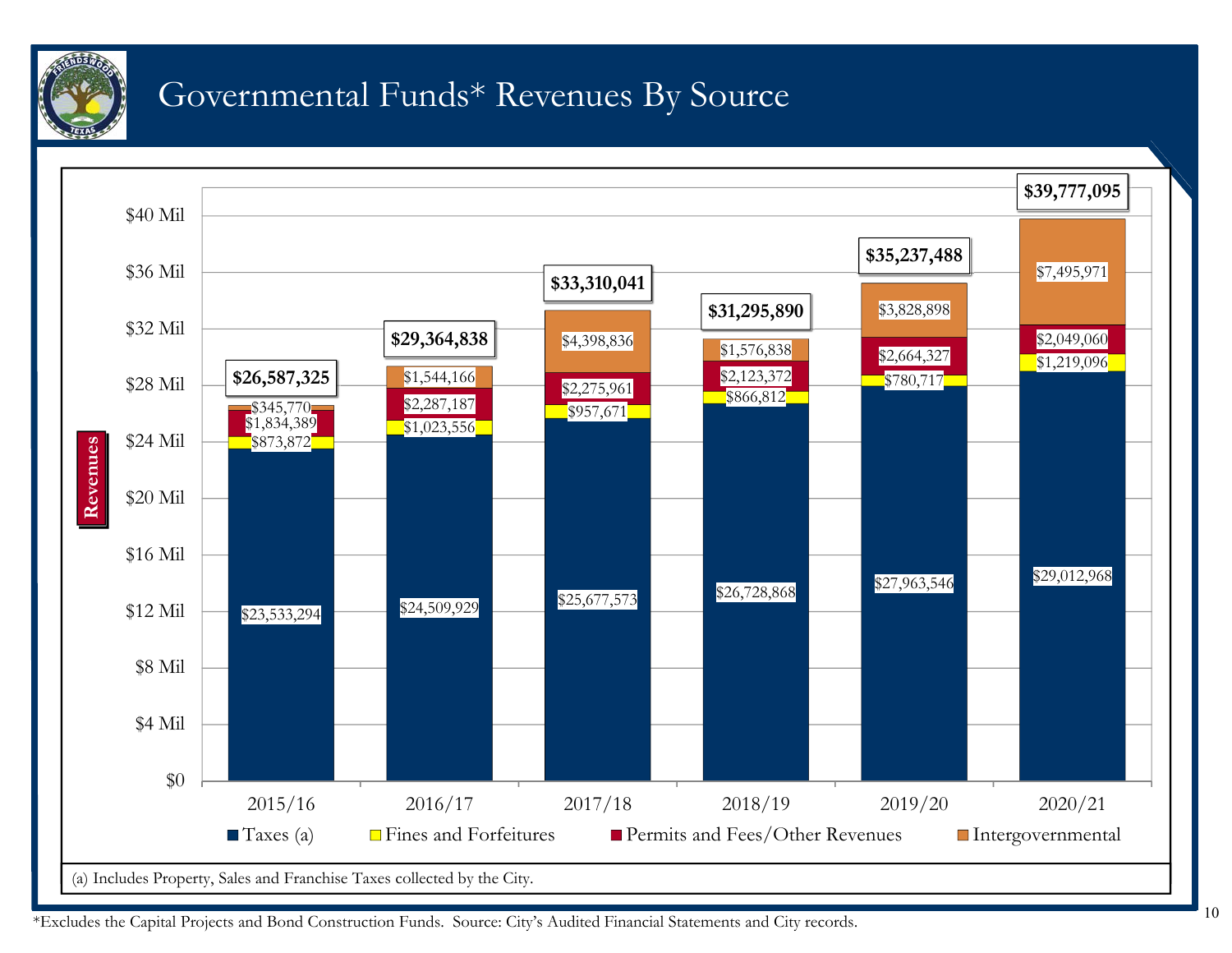

#### Governmental Funds\* Revenues Per Capita



\*Excludes the Capital Projects and Bond Construction Funds. Source: City's Audited Financial Statements and City records. Totals may differ due to rounding.

11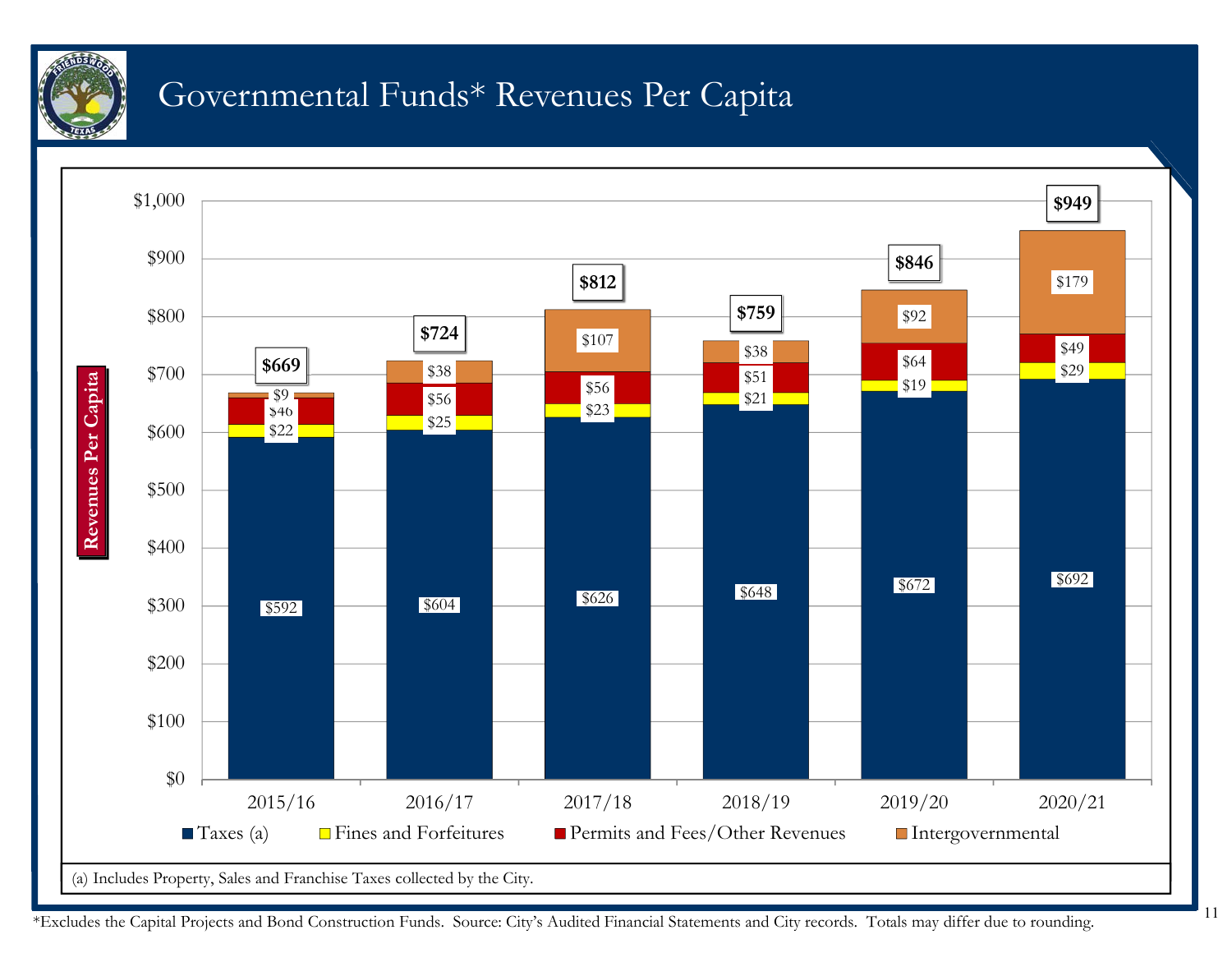

### Governmental Funds\* Expenditures By Source



\*Excludes the Capital Projects and Bond Construction Funds. Source: City's Audited Financial Statements and City records.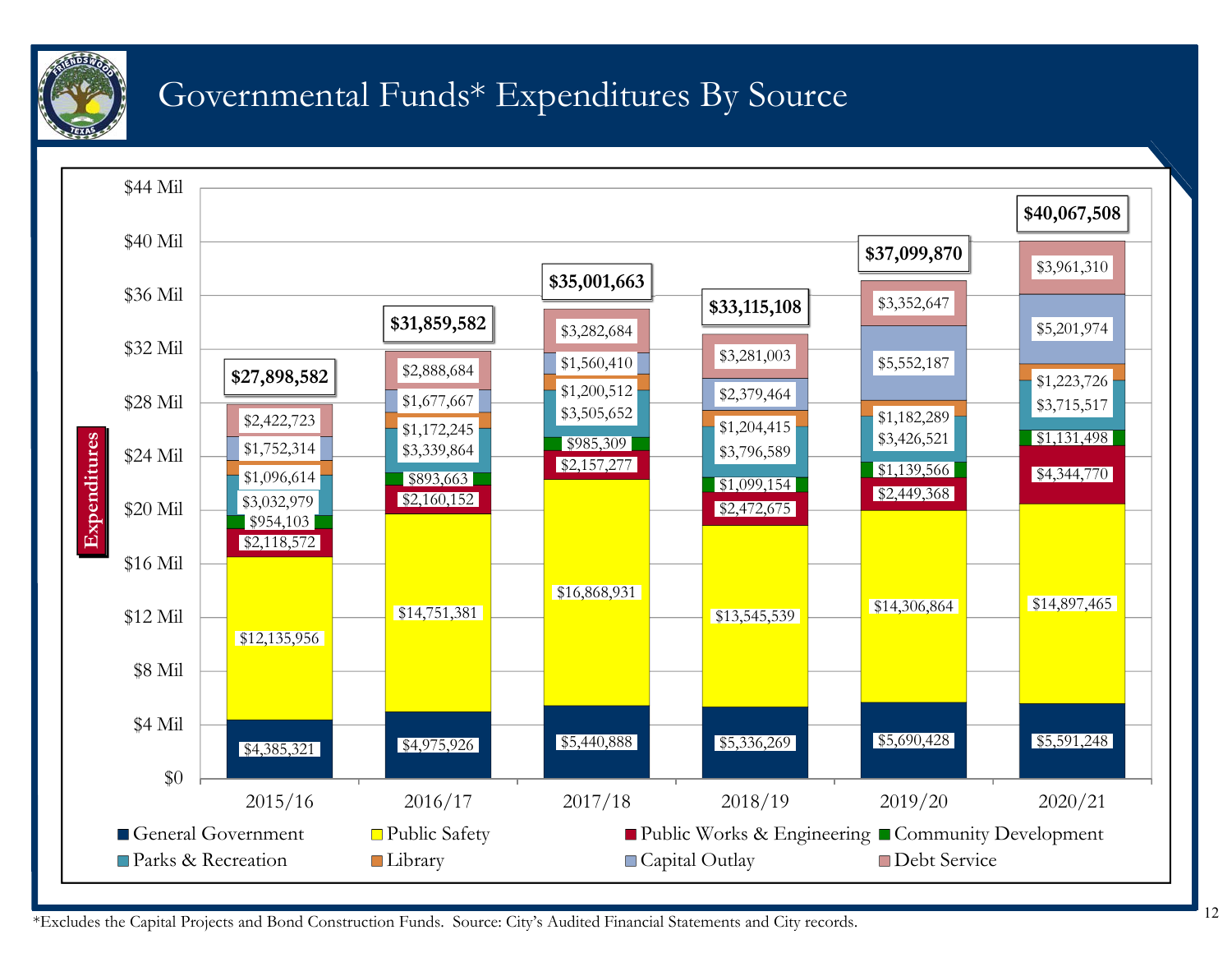

#### Governmental Funds\* Expenditures Per Capita



13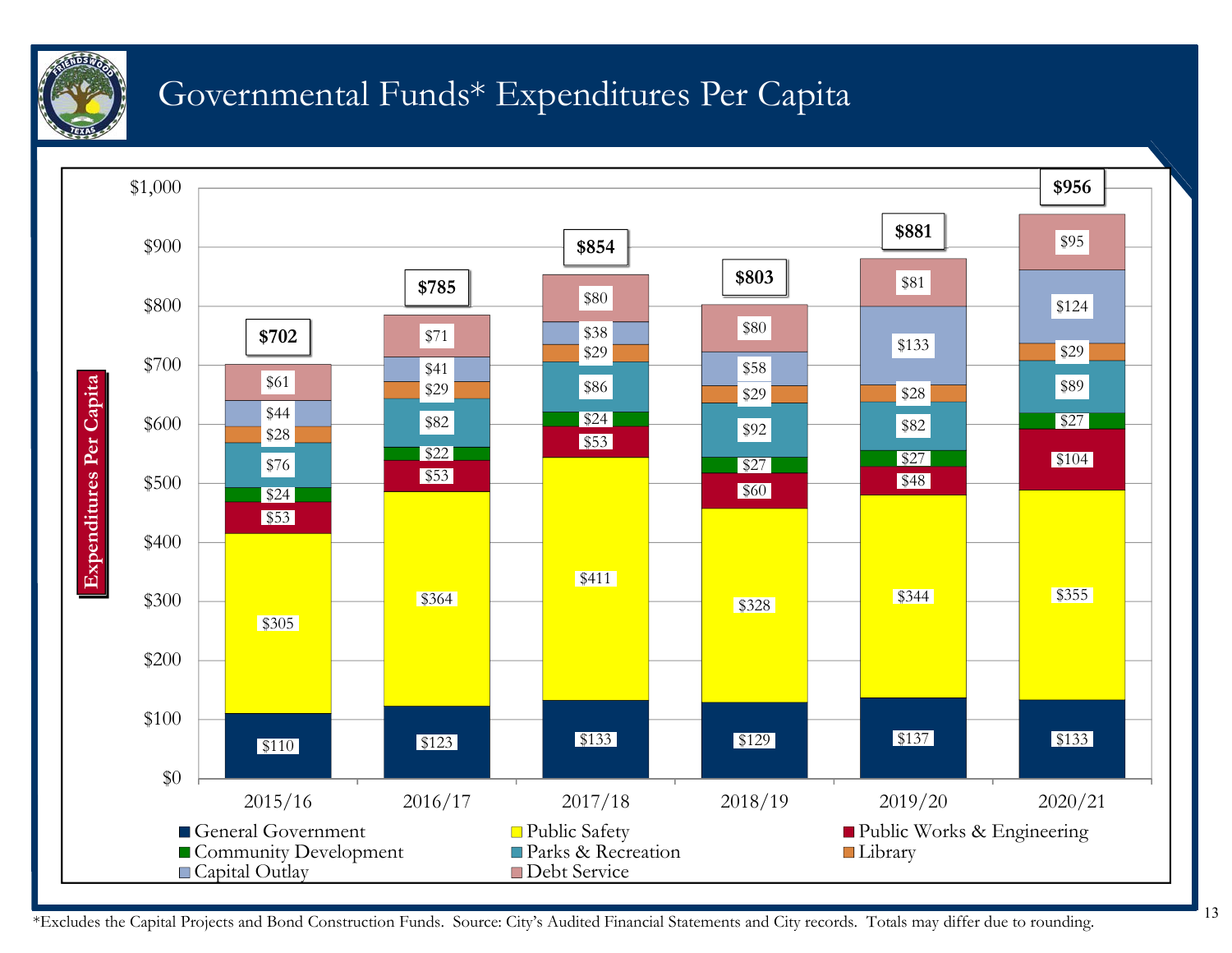

#### Enterprise Fund (Business-Type Activities\*) Revenues and Expenditures

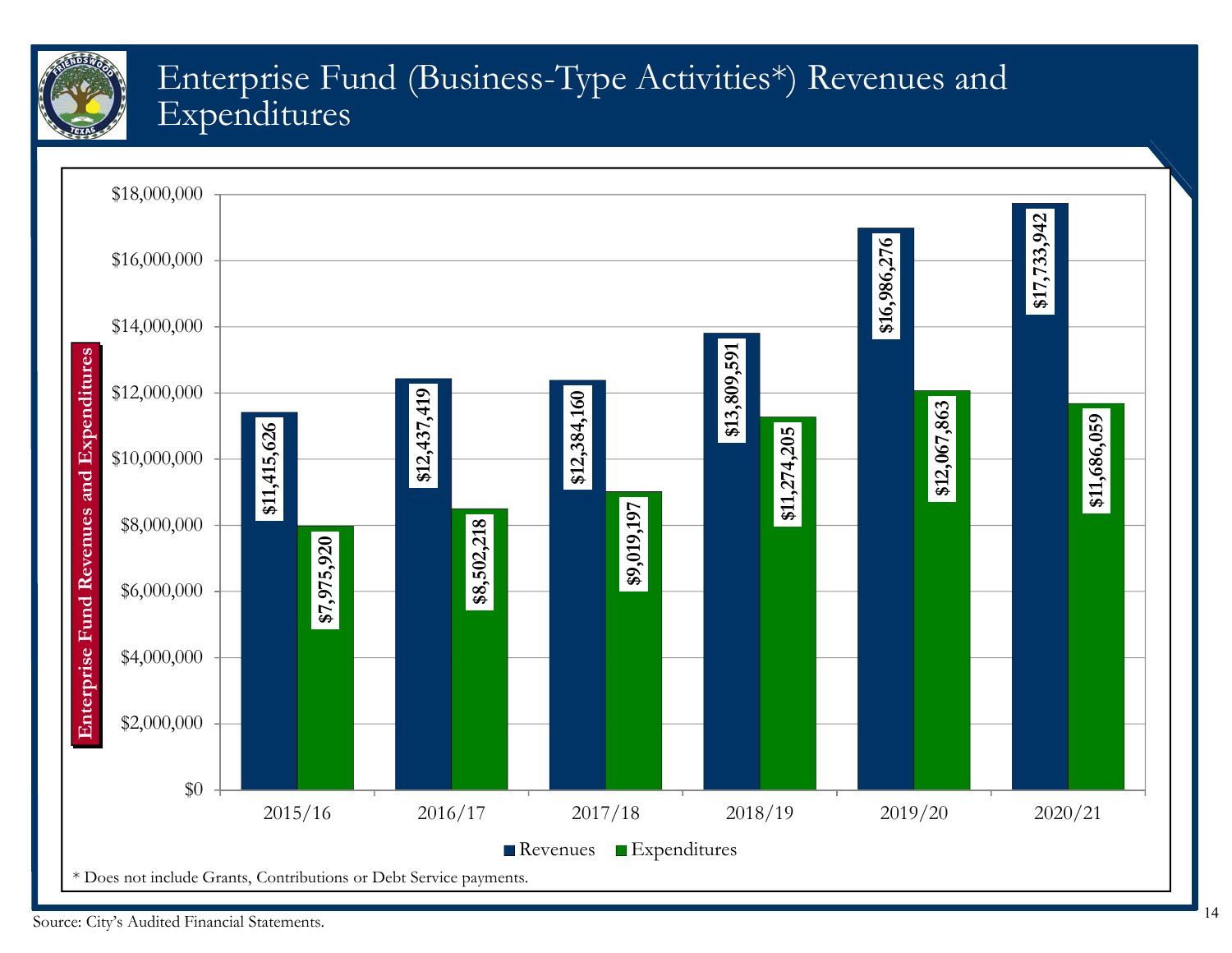

# Tax-Supported Debt Service By Series



Waterworks and Sewer System.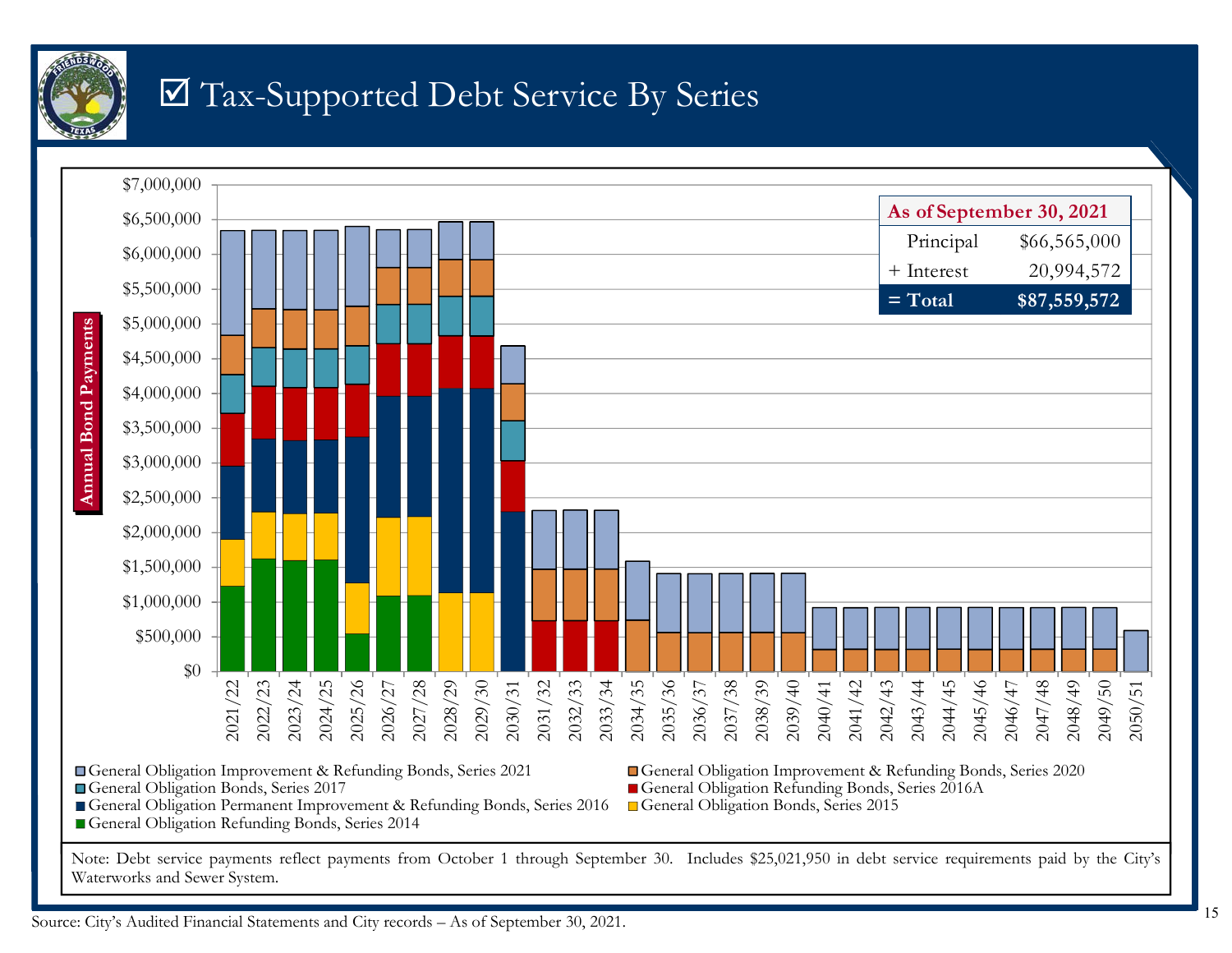

# Tax-Supported Debt Service By Principal and Interest

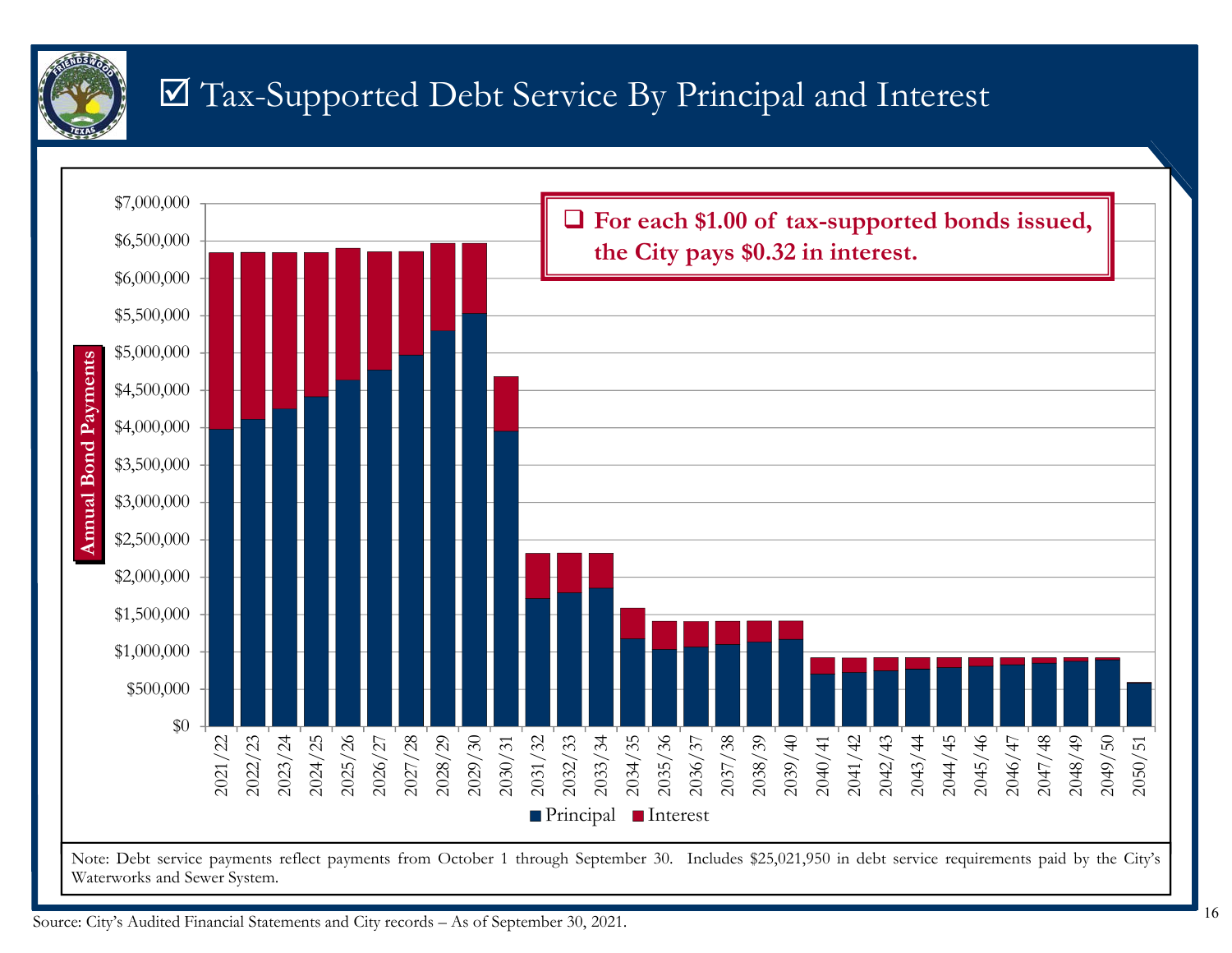

#### Summary of Tax-Supported Debt Outstanding By Series – As of Fiscal Year Ended September 30, 2021

|   |                                |                              |                  |                                 |                          |                    |                     |                 | <b>Partially</b><br><b>Secured by</b> |                 |                                                 |                 |
|---|--------------------------------|------------------------------|------------------|---------------------------------|--------------------------|--------------------|---------------------|-----------------|---------------------------------------|-----------------|-------------------------------------------------|-----------------|
|   |                                |                              | Original         |                                 |                          | <b>Outstanding</b> | <b>Outstanding</b>  | Final           | Ad                                    | <b>Total</b>    |                                                 |                 |
|   |                                |                              | <b>Principal</b> | <b>Outstanding</b>              | <b>Total Outstanding</b> | Principal          | <b>Debt Service</b> | <b>Maturity</b> | <b>Valorem</b>                        | <b>Proceeds</b> | <b>Spent</b>                                    | <b>Unspent</b>  |
|   | <b>No. Issue Description</b>   | <b>Purpose</b>               | <b>Amount</b>    | Principal                       | <b>Debt Service</b>      | <b>Per Capita</b>  | <b>Per Capita</b>   | <b>Date</b>     | <b>Taxes</b>                          | <b>Received</b> | <b>Proceeds</b>                                 | <b>Proceeds</b> |
|   | General Obligation Refunding   | Refunding at a               | \$8,805,000.00   | \$7,775,000.00                  | \$8,785,150.00           | \$185.49           | \$209.59            | 03/01/2028      | Yes                                   | \$9,680,068.40  | \$9,680,068.40                                  | \$0.00          |
|   | Bonds, Series 2014             | lower interest               |                  |                                 |                          |                    |                     |                 |                                       |                 |                                                 |                 |
|   |                                | rate, etc.                   |                  |                                 |                          |                    |                     |                 |                                       |                 |                                                 |                 |
| 2 | General Obligation Bonds,      | Capital                      | \$9,595,000.00   | \$6,940,000.00                  | \$7,969,896.93           | \$165.57           | \$190.14            | 03/01/2030      | Yes                                   | \$9,906,741.30  | \$9,906,741.30                                  | \$0.00          |
|   | Series 2015                    | Improvements                 |                  |                                 |                          |                    |                     |                 |                                       |                 |                                                 |                 |
|   |                                |                              |                  |                                 |                          |                    |                     |                 |                                       |                 |                                                 |                 |
| 3 | General Obligation Permanent   | Capital                      | \$19,095,000.00  | \$13,595,000.00                 | \$17,964,600.00          | \$324.34           | \$428.59            | 03/01/2031      | Yes                                   | \$21,917,308.48 | \$21,842,045.94                                 | \$75,262.54     |
|   | Improvement & Refunding        | Improvements;                |                  |                                 |                          |                    |                     |                 |                                       |                 |                                                 |                 |
|   | Bonds, Series 2016             | Refunding at a               |                  |                                 |                          |                    |                     |                 |                                       |                 |                                                 |                 |
|   |                                | lower interest               |                  |                                 |                          |                    |                     |                 |                                       |                 |                                                 |                 |
|   |                                | rate, etc.                   |                  |                                 |                          |                    |                     |                 |                                       |                 |                                                 |                 |
|   | 4 General Obligation Refunding | Refunding at a               | \$9,765,000.00   | \$7,680,000.00                  | \$9,724,850.00           | \$183.22           | \$232.01            | 03/01/2034      | Yes                                   | \$10,826,081.68 | \$10,826,081.68                                 | \$0.00          |
|   | Bonds, Series 2016A            | lower interest               |                  |                                 |                          |                    |                     |                 |                                       |                 |                                                 |                 |
|   |                                | rate, etc.                   |                  |                                 |                          |                    |                     |                 |                                       |                 |                                                 |                 |
|   | 5 General Obligation Bonds,    | Capital                      | \$5,605,000.00   | \$4,695,000.00                  | \$5,637,525.00           | \$112.01           | \$134.50            | 03/01/2031      | Yes                                   | \$5,996,915.85  | \$5,707,210.36                                  | \$289,705.49    |
|   | Series 2017                    | Improvements                 |                  |                                 |                          |                    |                     |                 |                                       |                 |                                                 |                 |
|   |                                |                              |                  |                                 |                          |                    |                     |                 |                                       |                 |                                                 |                 |
|   | 6 General Obligation           | Capital                      | \$10,465,000.00  | \$9,645,000.00                  | \$14,471,875.00          | \$230.10           | \$345.26            | 03/01/2050      | Yes                                   | \$11,183,710.30 | \$9,185,358.08                                  | \$1,998,352.22  |
|   | Improvement & Refunding        | Improvements;                |                  |                                 |                          |                    |                     |                 |                                       |                 |                                                 |                 |
|   | Bonds, Series 2020             | Refunding at a               |                  |                                 |                          |                    |                     |                 |                                       |                 |                                                 |                 |
|   |                                | lower interest<br>rate, etc. |                  |                                 |                          |                    |                     |                 |                                       |                 |                                                 |                 |
|   | General Obligation             | Capital                      | \$16,235,000.00  | \$16,235,000.00                 | \$23,005,675.06          | \$387.32           | \$548.85            | 03/01/2051      | Yes                                   | \$17,589,857.05 | \$4,108,068.05                                  | \$13,481,789.00 |
|   | Improvement & Refunding        | Improvements;                |                  |                                 |                          |                    |                     |                 |                                       |                 |                                                 |                 |
|   | Bonds, Series 2021             | Refunding at a               |                  |                                 |                          |                    |                     |                 |                                       |                 |                                                 |                 |
|   |                                | lower interest               |                  |                                 |                          |                    |                     |                 |                                       |                 |                                                 |                 |
|   |                                | rate, etc.                   |                  |                                 |                          |                    |                     |                 |                                       |                 |                                                 |                 |
|   | <b>Totals:</b>                 |                              |                  | \$79,565,000.00 \$66,565,000.00 | \$87,559,571.99          | \$1,588.06         | \$2,088.93          |                 |                                       |                 | \$87,100,683.06 \$71,255,573.81 \$15,845,109.25 |                 |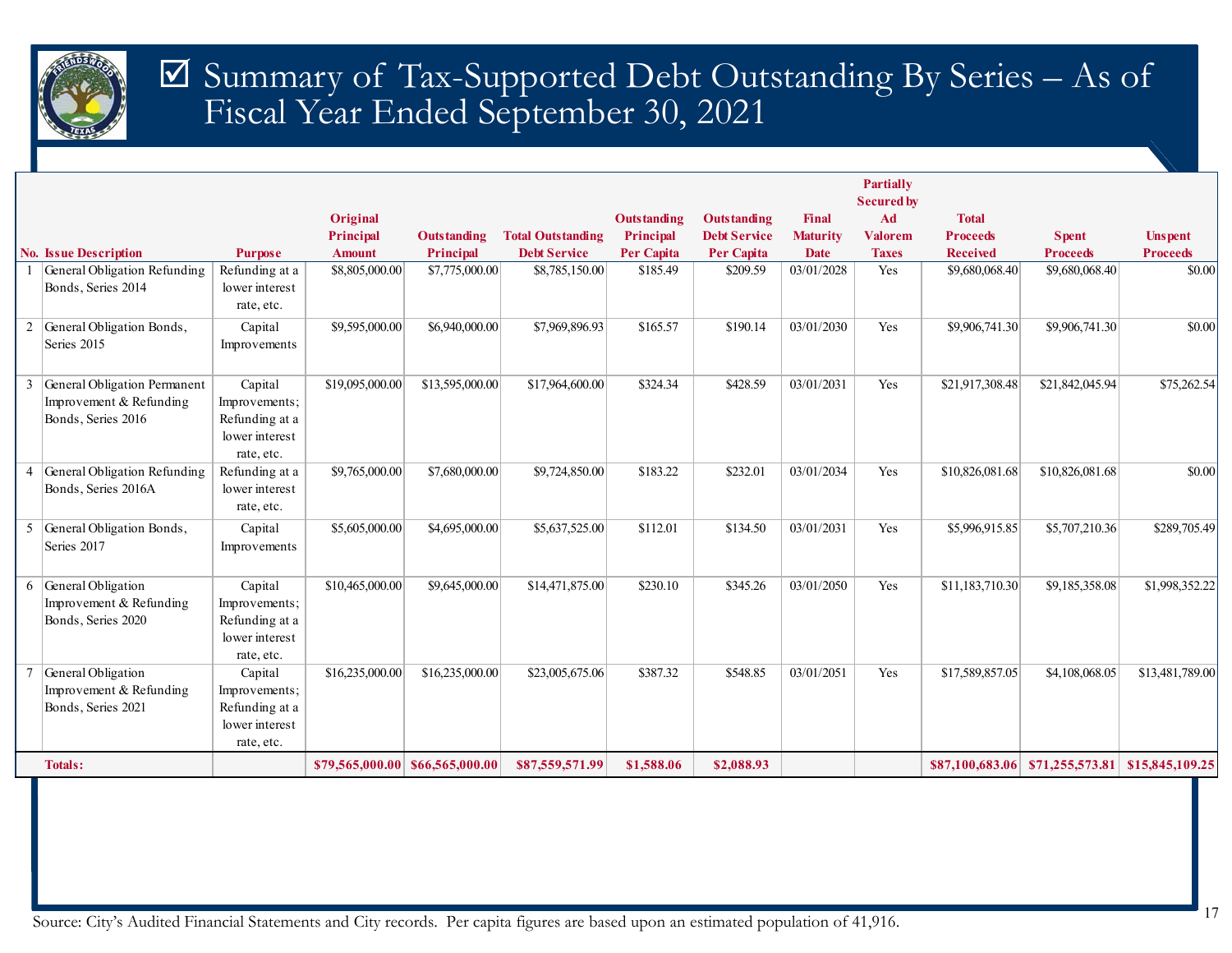

# Waterworks and Sewer System Revenue Debt Service By Series

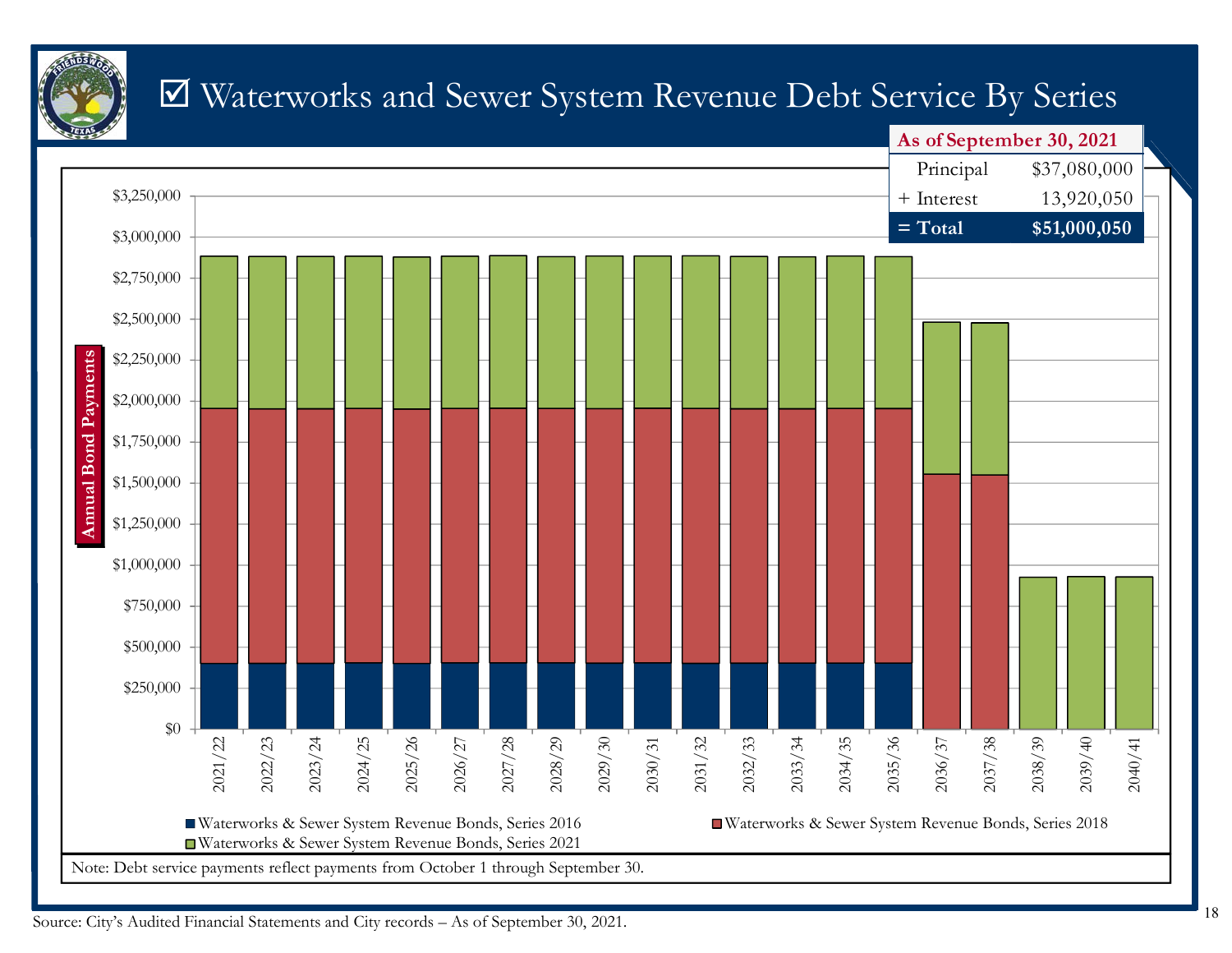

#### Waterworks and Sewer System Revenue Debt Service By Principal and Interest



Source: City's Audited Financial Statements and City records – As of September 30, 2021.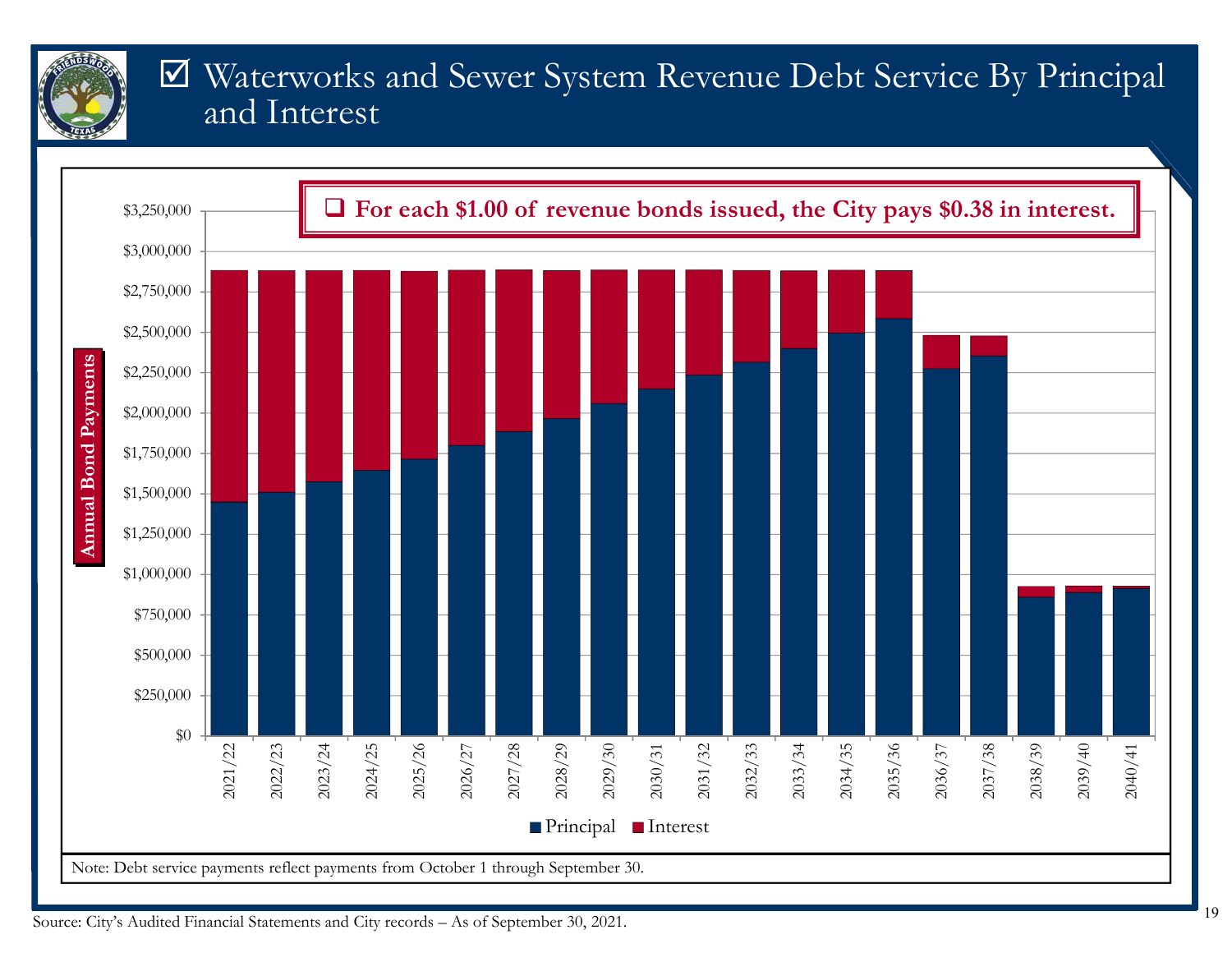

#### Summary of Water and Sewer System Revenue Debt Outstanding By Series – As of Fiscal Year Ended September 30, 2021

|          |                                                            |                         |                  |                    |                     |                    |                     |                 | <b>Partially</b><br><b>Secured</b> |                 |                 |                                 |
|----------|------------------------------------------------------------|-------------------------|------------------|--------------------|---------------------|--------------------|---------------------|-----------------|------------------------------------|-----------------|-----------------|---------------------------------|
|          |                                                            |                         | Original         |                    | <b>Total</b>        | <b>Outstanding</b> | <b>Outstanding</b>  | Final           | by Ad                              | <b>Total</b>    |                 |                                 |
|          |                                                            |                         | <b>Principal</b> | <b>Outstanding</b> | Outstanding         | <b>Principal</b>   | <b>Debt Service</b> | <b>Maturity</b> | Valorem                            | <b>Proceeds</b> | <b>Spent</b>    | <b>Unspent</b>                  |
|          | <b>No. Issue Description</b>                               | <b>Purpose</b>          | <b>Amount</b>    | <b>Principal</b>   | <b>Debt Service</b> | Per Capita         | <b>Per Capita</b>   | <b>Date</b>     | <b>Taxes</b>                       | <b>Received</b> | <b>Proceeds</b> | <b>Proceeds</b>                 |
|          | Waterworks & Sewer<br>System Revenue Bonds,<br>Series 2016 | Capital<br>Improvements | \$5,735,000.00   | \$4,590,000.00     | \$6,042,800.00      | \$109.50           | \$144.16            | 03/01/2036      | No                                 | \$6,088,342.07  | \$4,556,280.62  | \$1,532,061.45                  |
|          | Waterworks & Sewer<br>System Revenue Bonds,<br>Series 2018 | Capital<br>Improvements | \$20,170,000.00  | \$18,800,000.00    | \$26,389,850.00     | \$448.52           | \$629.59            | 03/01/2038      | N <sub>o</sub>                     | \$21,615,585.65 | \$5,381,632.22  | \$16,233,953.43                 |
| $\Delta$ | Waterworks & Sewer<br>System Revenue Bonds,<br>Series 2021 | Capital<br>Improvements | \$13,690,000.00  | \$13,690,000.00    | \$18,567,400.00     | \$326.61           | \$442.97            | 03/01/2038      | N <sub>o</sub>                     | \$15,752,740.40 | \$1,021,416.88  | \$14,731,323.52                 |
|          | <b>Totals:</b>                                             |                         | \$39,595,000.00  | \$37,080,000.00    | \$51,000,050.00     | \$884.63           | \$1,216.72          |                 |                                    | \$43,456,668.12 |                 | \$10,959,329.72 \$32,497,338.40 |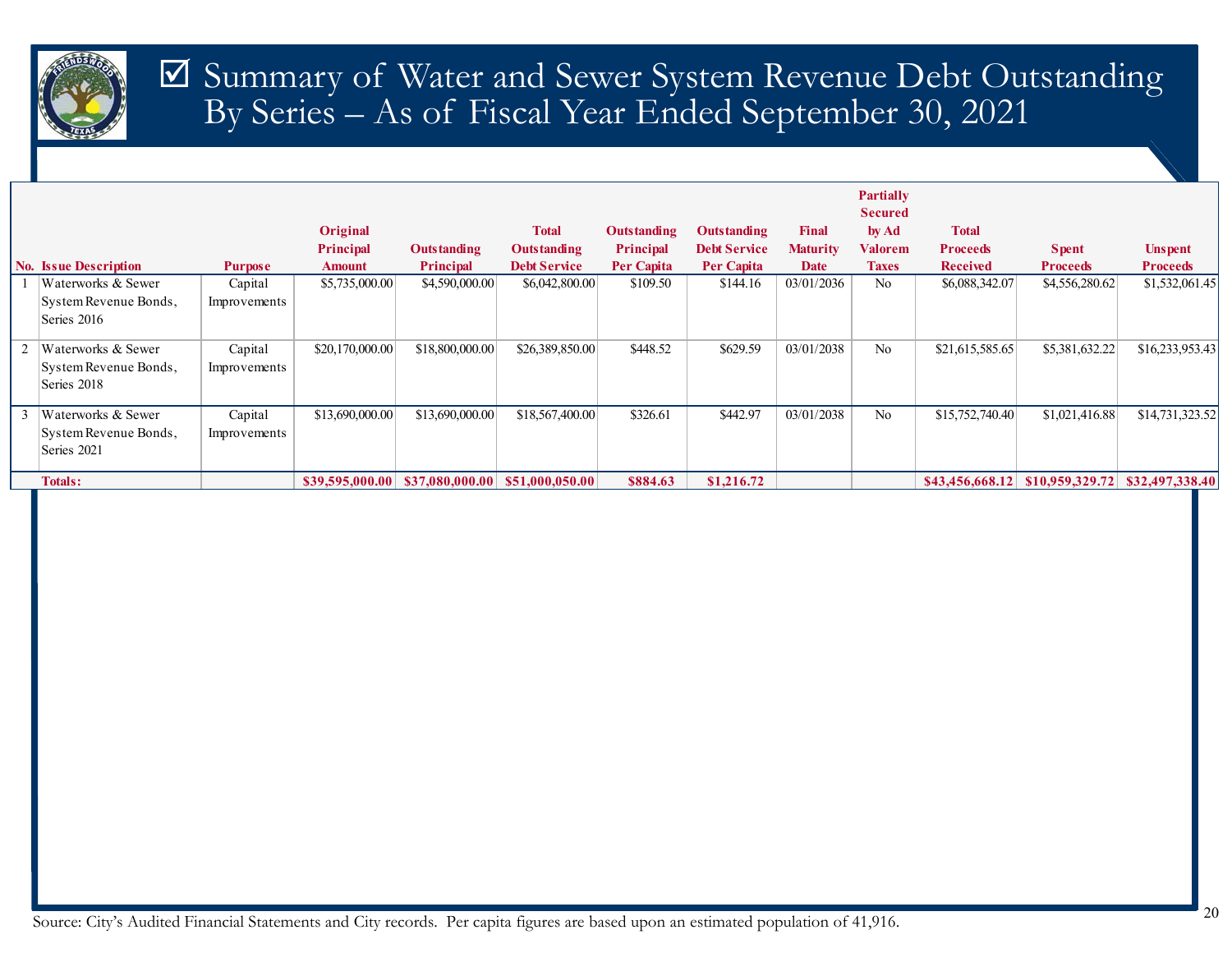

# Total Bond Principal Outstanding At Fiscal Year End

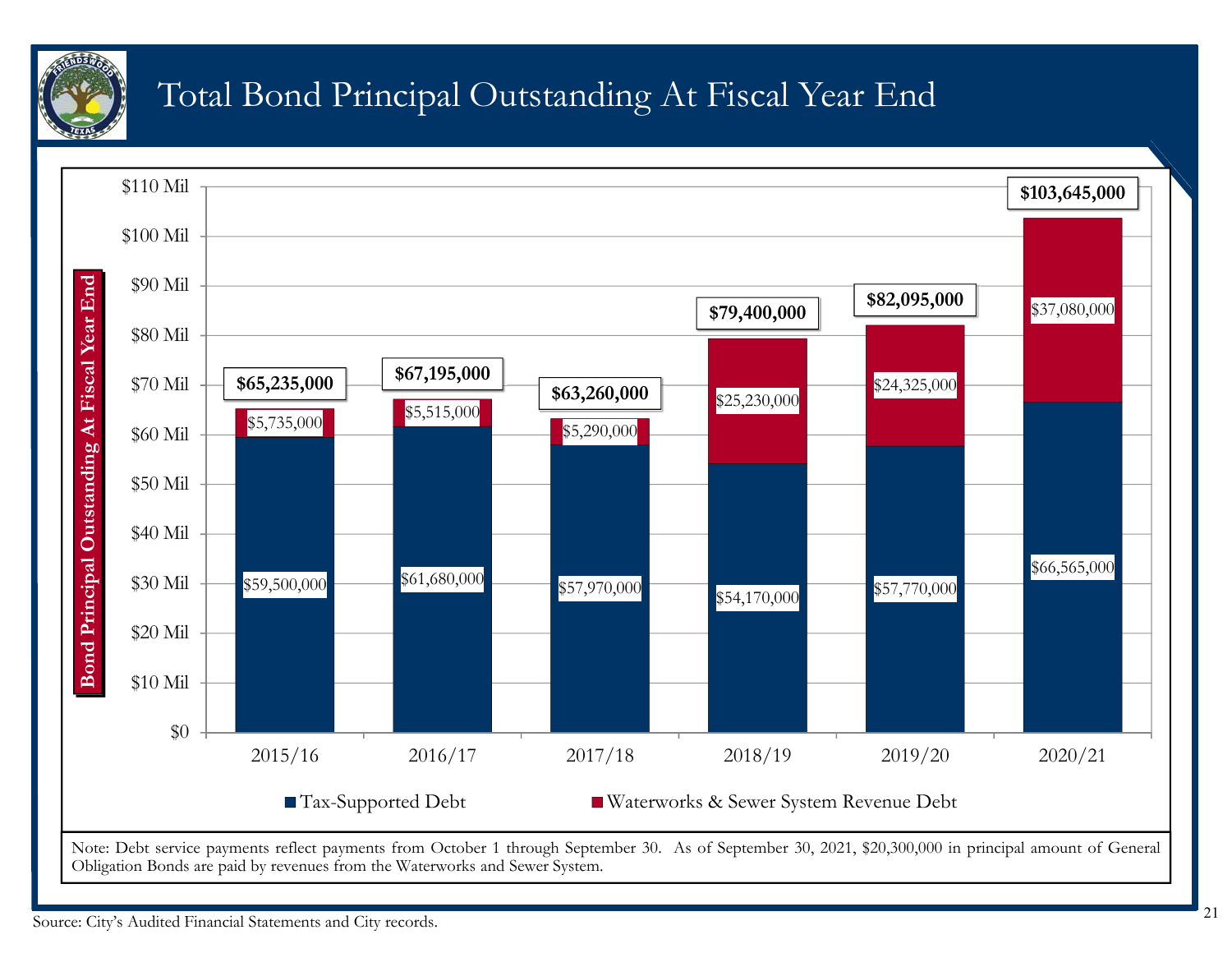

#### Savings from City's Recent Bond Refunding Programs to Lower Interest Costs

| Summary of Interest Cost Savings – Bond Refunding Programs                |                                                            |                  |                                    |  |  |  |  |  |  |
|---------------------------------------------------------------------------|------------------------------------------------------------|------------------|------------------------------------|--|--|--|--|--|--|
|                                                                           |                                                            | Principal        |                                    |  |  |  |  |  |  |
|                                                                           |                                                            | Amount           |                                    |  |  |  |  |  |  |
| <b>Issue/Description</b>                                                  | <b>Series Refunded</b><br>Refunded<br><b>Total Savings</b> |                  |                                    |  |  |  |  |  |  |
| <b>Tax-Supported Debt</b>                                                 |                                                            |                  |                                    |  |  |  |  |  |  |
| Refunding Bonds, Series 2002                                              | 1992                                                       | \$<br>3,765,000  | 228,642<br>$\sqrt[6]{\frac{1}{2}}$ |  |  |  |  |  |  |
| Permanent Improvement and Refunding Bonds, Series 2005                    | 1995                                                       | 1,910,000        | 51,868                             |  |  |  |  |  |  |
| Permanent Improvement Refunding Bonds, Series 2010B                       | 2001 WWSS                                                  | 5,400,000        | 654,824                            |  |  |  |  |  |  |
| General Obligation Refunding Bonds, Series 2012                           | 2003, 2005                                                 | 8,905,000        | 1,026,111                          |  |  |  |  |  |  |
| General Obligation Refunding Bonds, Series 2014                           | 2005, 2006 WWSS                                            | 9,080,000        | 1,509,749                          |  |  |  |  |  |  |
| General Obligation Permanent Improvement and Refunding Bonds, Series 2016 | <b>2006 WWSS</b>                                           | 13,145,000       | 2,425,878                          |  |  |  |  |  |  |
| General Obligation Refunding Bonds, Series 2016A                          | 2009 WWSS                                                  | 10,155,000       | 1,793,347                          |  |  |  |  |  |  |
| General Obligation Improvement and Refunding Bonds, Series 2020           | 2010, 2020 Rfdg                                            | 2,970,000        | 375,825                            |  |  |  |  |  |  |
| General Obligation Improvement and Refunding Bonds, Series 2021           | 2012                                                       | 3,290,000        | 224,750                            |  |  |  |  |  |  |
| <b>Waterworks and Sewer System Revenue Debt</b>                           |                                                            |                  |                                    |  |  |  |  |  |  |
| Waterworks and Sewer System Revenue and Refunding Bonds, Series 2006      | 1999 WWSS, 2000 WWSS                                       | 7,480,000        | 408,889                            |  |  |  |  |  |  |
| Totals                                                                    |                                                            | 66,100,000<br>\$ | 8,699,883<br>S.                    |  |  |  |  |  |  |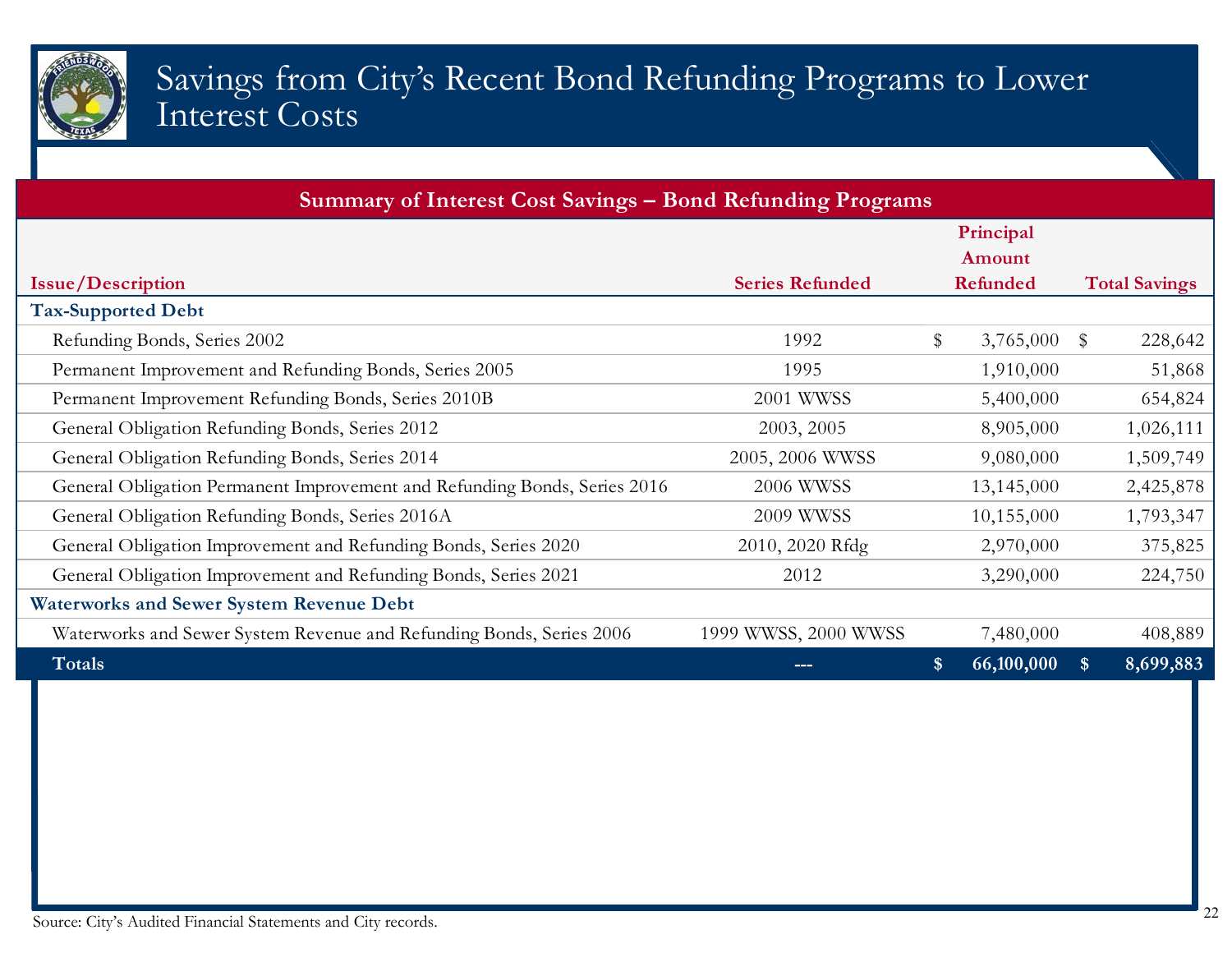

# Inflation-Adjusted Tax-Supported Debt Per Capita



Source: City's Audited Financial Statements, 2010 U.S. Census (Interpolated), Bureau of Labor Statistics and City records.